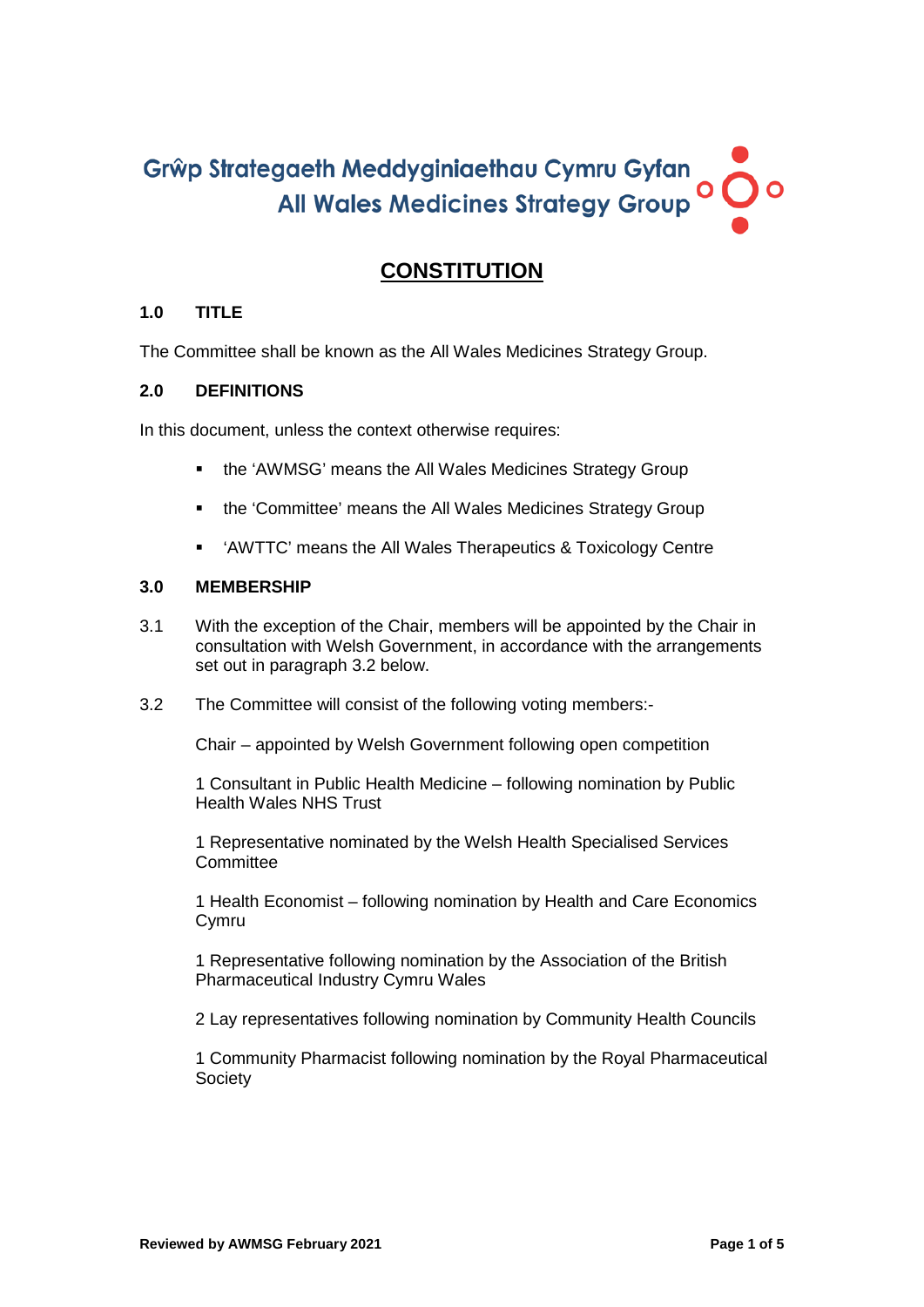#### **Representation from Health Boards comprising**:

1 Medical Director/Assistant Medical Director – following nomination by Medical Directors of Health Boards)

1 General Practitioner with an interest in therapeutics – following nomination by the Medicines and Therapeutics Committees of Health Boards

2 Managed Sector Pharmacists – following nomination by Chief Pharmacists of Health Boards

1 Director of Finance – following nomination by Directors of Finance of Health Boards

1 Senior Nurse – following nomination by Directors of Nursing of Health Boards

1 Representative from other healthcare professions eligible to prescribe not already represented – following nomination by the Director of Therapies of Health Boards

1 Clinical Pharmacologist – following nomination by the AWTTC

1 Hospital Consultant - following nomination by the Medicines and Therapeutics Committees of Health Boards

The following non-voting members may be invited to attend:

Representative/s of the AWTTC

Individuals who are co-opted for advice on specialist subjects

Chairs of the AWMSG sub-groups

Representatives from the Welsh Government

AWMSG/NMG link member

Members will normally be appointed from different geographical areas across Wales and will be nominated by a professional body/organisation (as stated above). Members should act in a 'representative' capacity rather than as an 'individual'.

3.3 The Chief Medical Officer (or representative) and the Chief Pharmaceutical Officer (or representative) will be invited to attend all meetings of the Committee and will not have voting rights. Other Welsh Government Officials may also attend meetings as appropriate.

# **4.0 ALTERNATE MEMBERS**

With the exception of the Chair, in the event of any voting member being unable to attend a meeting of the Committee, a named alternate, who has been nominated by the appropriate nominating body, and whose appointment has been approved by the Welsh Minister (or person nominated as the Minister's representative), may attend in their place and will have voting rights. Alternates will also act as members of the Appeals Panel in the event of any appeal against decisions made by the AWMSG.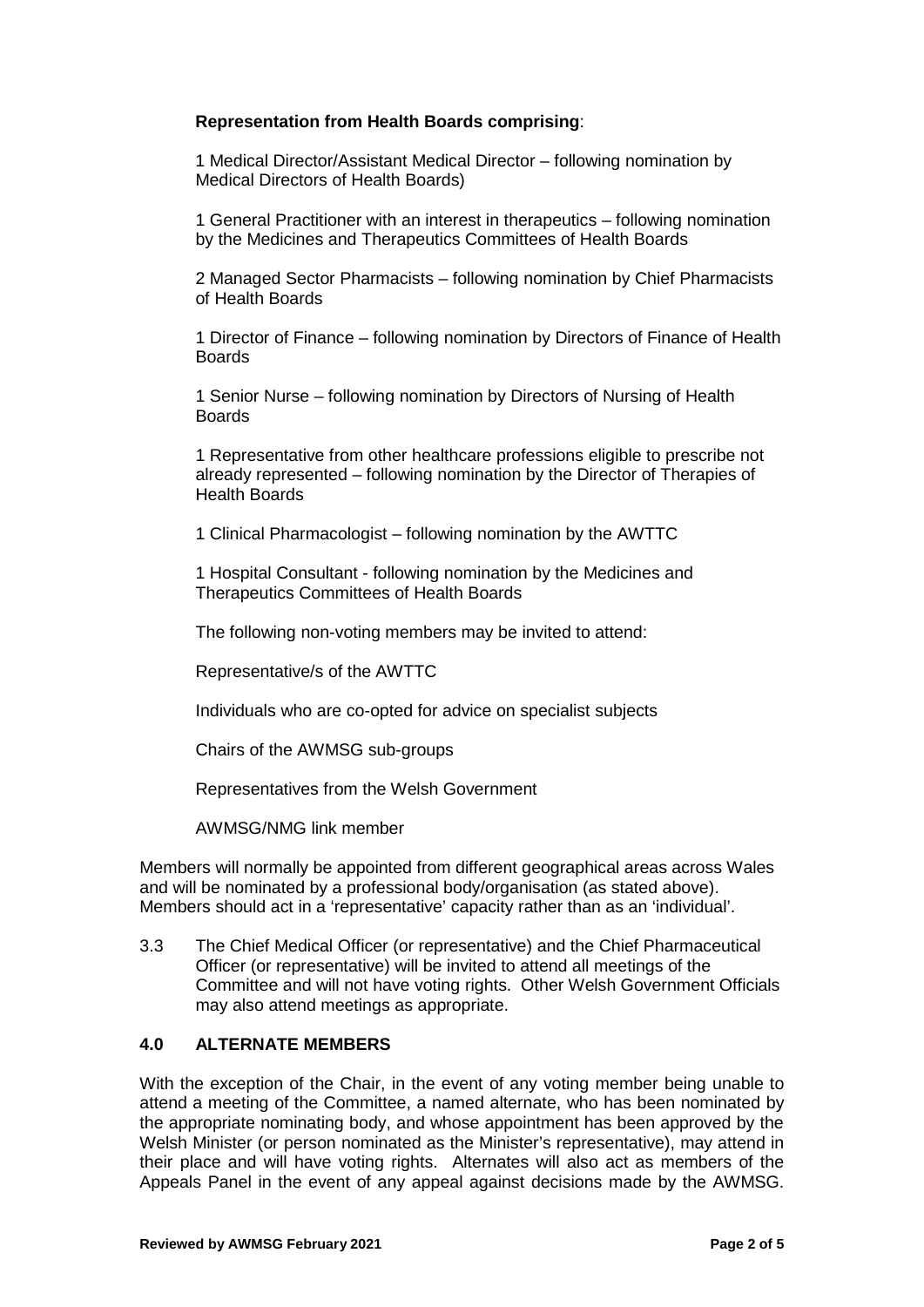Alternates for all voting members of the Committee, except for the Chair; may be elevated to the appropriate vacancy should a vacancy occur. A Vice Chair will be appointed in accordance with clause 6.

## **5.0 TERM OF OFFICE**

Subject to paragraph 12, a voting member's term of office shall be 4 years. Appointees may serve 2 terms but the total period of appointment must not exceed 8 years. Reappointment is subject to a satisfactory performance appraisal, which for all voting members, except the Chair, will be undertaken by the Chair.

## **6.0 OFFICERS**

- 6.1 The Chair will be appointed by Welsh Government. The term of office shall be between 1 and 4 years. The Chair will be eligible for re-appointment for an additional term of office subject to a satisfactory performance appraisal but the total period of appointment must not exceed 8 years. The performance appraisal for the Chair will be undertaken by the Chief Medical Officer/ Chief Pharmaceutical Officer of the Welsh Government. A Vice-Chair will be elected from the voting membership and will serve for a usual term of either 3 or 4 years. The Vice-Chair will be eligible for re-election for an additional term of office subject to a satisfactory performance appraisal but the total period of appointment must not exceed 8 years.
- 6.2 The Vice-Chair or, in the absence of the Vice-Chair, such other voting member as the other voting members may decide upon, shall preside over meetings in the absence of the Chair.
- 6.3 Secretariat services will be provided by the AWTTC.

## **7.0 MEETINGS**

- 7.1 AWMSG will hold up to ten meetings a year.
- 7.2 The meetings will be held in public unless commercially sensitive information is being considered, e.g. a Patient Access Scheme or Wales Patient Access Scheme.
- 7.3 The minutes of all meetings shall be made public.
- 7.4 The Constitution and roles and responsibilities of the AWMSG should be readily available to any relevant party on request.

## **8.0 FINANCIAL OR PERSONAL INTERESTS**

Members should declare, in advance and during meetings, financial or personal interests, whether pecuniary or otherwise, in any related matter that is the subject of consideration. All declarations of interest made as a result of this provision, and any action taken, should be noted in the minutes of the meeting. Guidance on declaration of interests and participation by members is available on the AWMSG website. Members should refer to the [Code of Conduct and Guidance on Declaring Interests.](https://www.google.co.uk/search?source=hp&ei=ldssYPKdGZCclwT-37KADg&iflsig=AINFCbYAAAAAYCzppWh3W93ZhtXzshv2Gigwl-A-IDdj&q=AWMSG+Code+of+Conduct+and+Guidance+on+declaring+interests&oq=AWMSG+Code+of+Conduct+and+Guidance+on+declaring+interests&gs_lcp=Cgdnd3Mtd2l6EAM6CAgAELEDEIMBOg4ILhCxAxCDARDHARCjAjoLCC4QsQMQxwEQowI6BQgAELEDOggILhCxAxCDAToLCC4QsQMQgwEQkwI6AggAOggILhDHARCvAToLCC4QsQMQxwEQrwE6AgguOgUILhCxAzoGCAAQFhAeOgUIABCGAzoFCCEQoAE6BwghEAoQoAE6BAghEBVQtBpYuVpgy1toAHAAeACAAaYBiAGCJZIBBDU0LjOYAQCgAQGqAQdnd3Mtd2l6&sclient=gws-wiz&ved=0ahUKEwiyvNLMx_DuAhUQzoUKHf6vDOAQ4dUDCAw&uact=5#spf=1613552545872)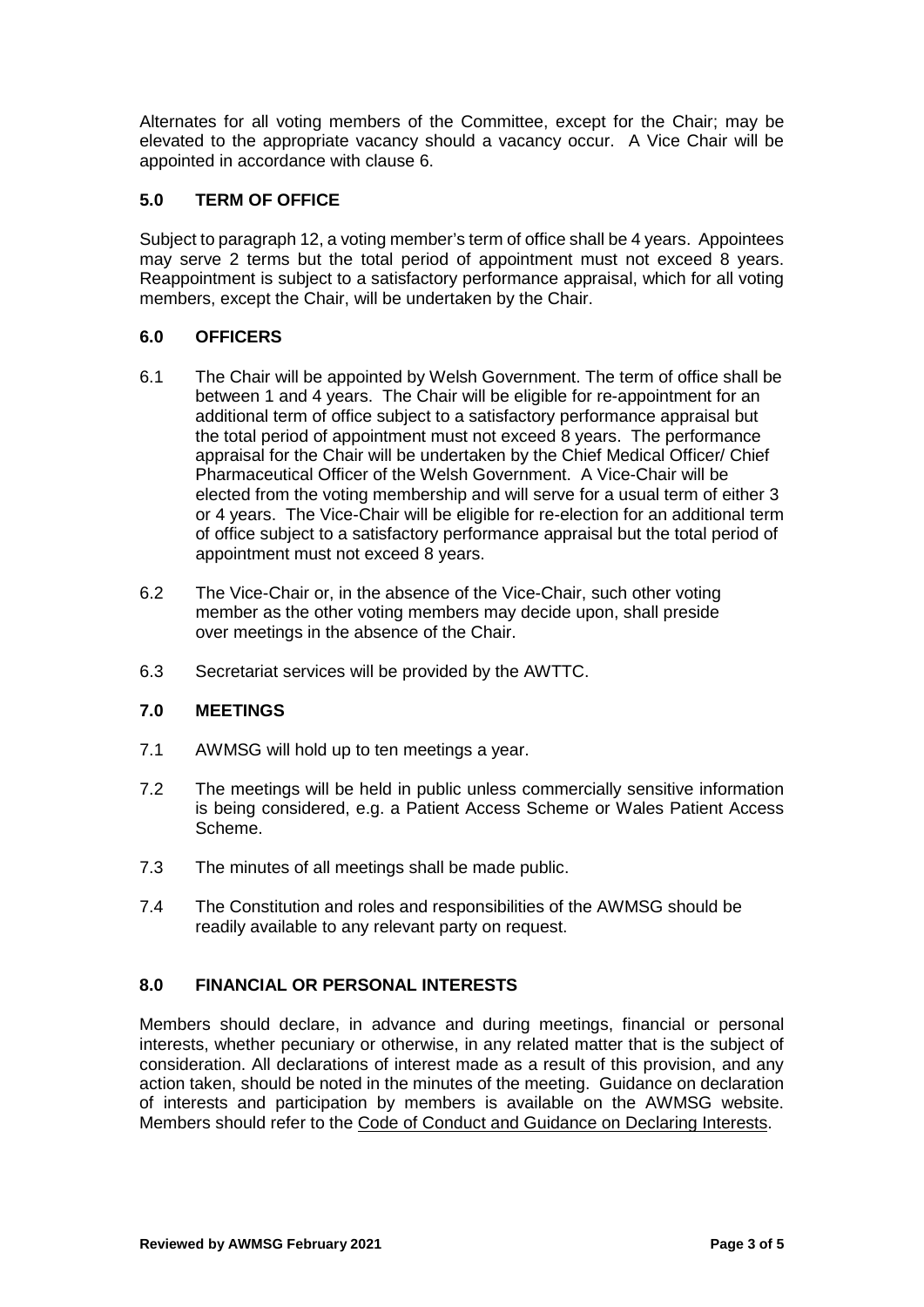# **9.0 VOTING**

Questions at any meeting should be resolved, if possible, by consensus. Only the voting members (or alternate/s) will have voting rights. In case of an equality of votes, the Chair, or in the absence of the Chair, the person presiding at the meeting will have a second casting vote.

## **10.0 QUORUM**

The quorum for AWMSG meetings will be 9 voting members.

#### **11.0 VALIDITY OF PROCEEDINGS**

The validity of the proceedings of the Committee is not affected by any vacancy among the members or by any defect in the appointment of a member or an alternate.

#### **12.0 VACANCIES IN MEMBERSHIP**

Membership of the Committee shall end if:

- i. members resign by giving notice in writing to the Chair
- ii. absent from three consecutive meetings, unless the Committee is satisfied that the absence is due to a reasonable cause
- iii. ceases to belong to the body which they represent
- iv. term of office expires
- v. death of member occurs

## **13.0 CASUAL VACANCIES**

Any casual vacancy will usually be filled by the appointed alternate.

#### **14.0 POWERS OF THE COMMITTEE**

- 14.1 The Committee may set up sub-committees or working groups, of which the majority of members need not be members of the Committee.
- 14.2 The work and meetings of sub-committees or working groups should be reported to the Committee.
- 14.3 Sub-committees or working groups should normally only operate in an advisory role.
- 14.4 The Committee may seek independent advice as to particular aspects of the health service.
- 14.5 Sub-committees or working groups should incur the minimum necessary expenditure to enable their work to be carried out. These expenses will be the responsibility of the Welsh Government but will be administered by the AWTTC as part of its secretariat services.
- 14.6 The Chairs of the sub-committees may attend and participate in meetings of AWMSG by invitation.